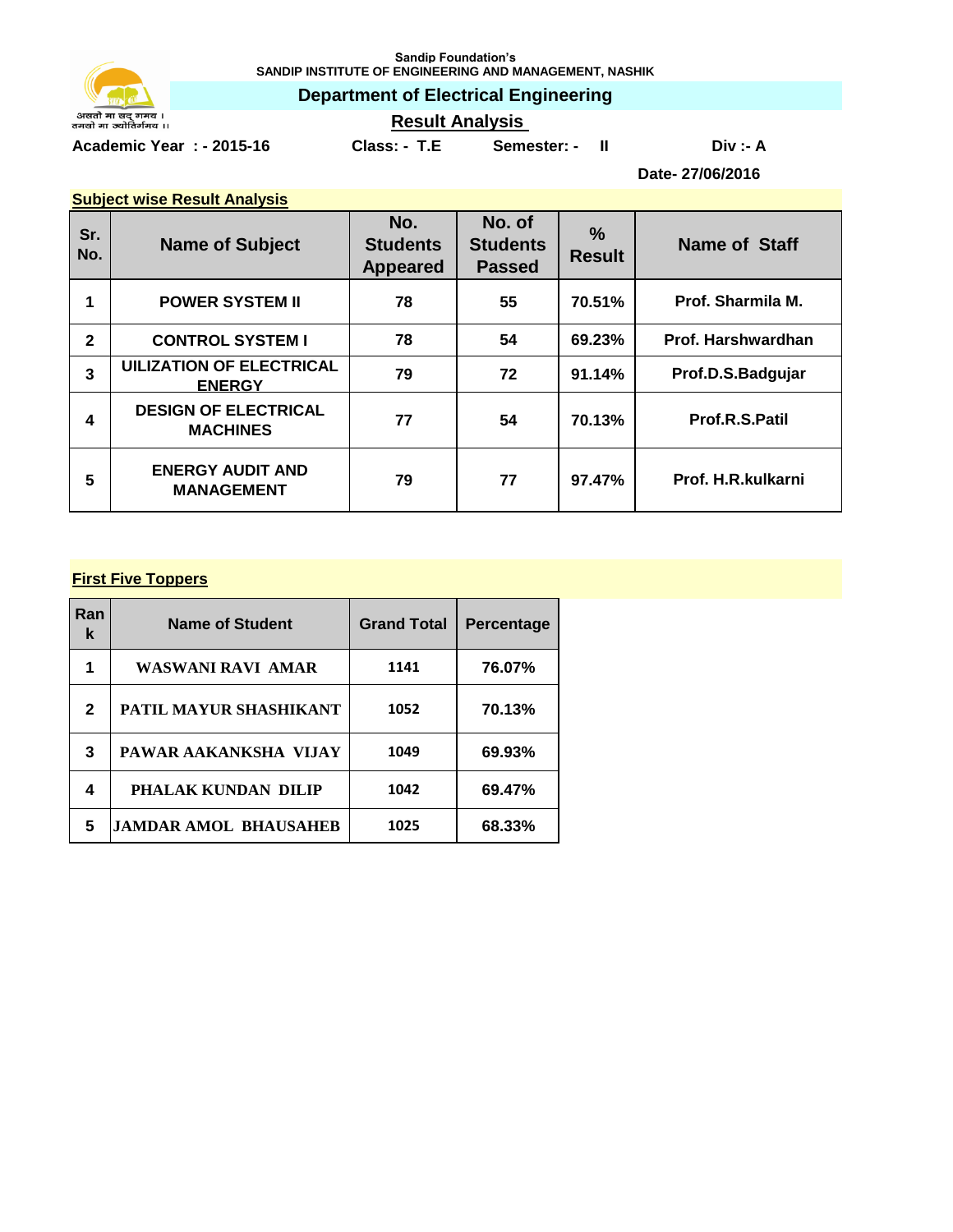## **Subject Toppers**

| Sr.<br>No. | <b>Name Of subject</b>                           | <b>Name Of student</b>                                              | <b>Marks</b> |
|------------|--------------------------------------------------|---------------------------------------------------------------------|--------------|
| 1          | <b>POWER SYSTEM II</b>                           | WASWANI RAVI AMAR                                                   | 89           |
| 2          | <b>CONTROL SYSTEM I</b>                          | PAWAR KARISHMA<br><b>RAOSAHEB</b>                                   | 79           |
| 3          | <b>UILIZATION OF ELECTRICAL</b><br><b>ENERGY</b> | WASWANI RAVI AMAR                                                   | 84           |
| 4          | <b>DESIGN OF ELECTRICAL</b><br><b>MACHINES</b>   | <b>WASWANI RAVI AMAR</b>                                            | 84           |
| 5          | <b>ENERGY AUDIT AND</b><br><b>MANAGEMENT</b>     | <b>1. WASWANI RAVI AMAR</b><br>2. BARAD AISHWARYA<br><b>SHIRISH</b> | 76           |

| <b>Overall Analysis</b> |                                                |         |
|-------------------------|------------------------------------------------|---------|
| 1                       | No. of Students appeared in examination        | 79      |
| $\mathbf{2}$            | <b>No. of Students in Distinction</b>          | 8       |
| 3                       | <b>No. of Students in First Class</b>          | 12      |
| 4                       | No. of Students in Higher second Class         | 12      |
| 5                       | <b>No. of Students in Second Class</b>         | 3       |
| 6                       | No. of Students in Pass Class                  | 0       |
| 7                       | No. of Students All Clear                      | 35      |
| 8                       | No. of Students in Fail ATKT                   | 35      |
| 9                       | No. of Students failed in 1 subject            | 10      |
| 10                      | No. of Students failed in 2 subject            | 17      |
| 11                      | No. of Students failed in 3 subject            | 8       |
| 12                      | No. of Students failed in 4 subjects           | 1       |
| 13                      | No. of Students failed in more than 4 subjects | 8       |
| 14                      | % result (All Clear)                           | 44.3038 |
| 15 <sub>1</sub>         | % Result with ATKT                             | 88.61%  |

**HOD ELECTRICAL**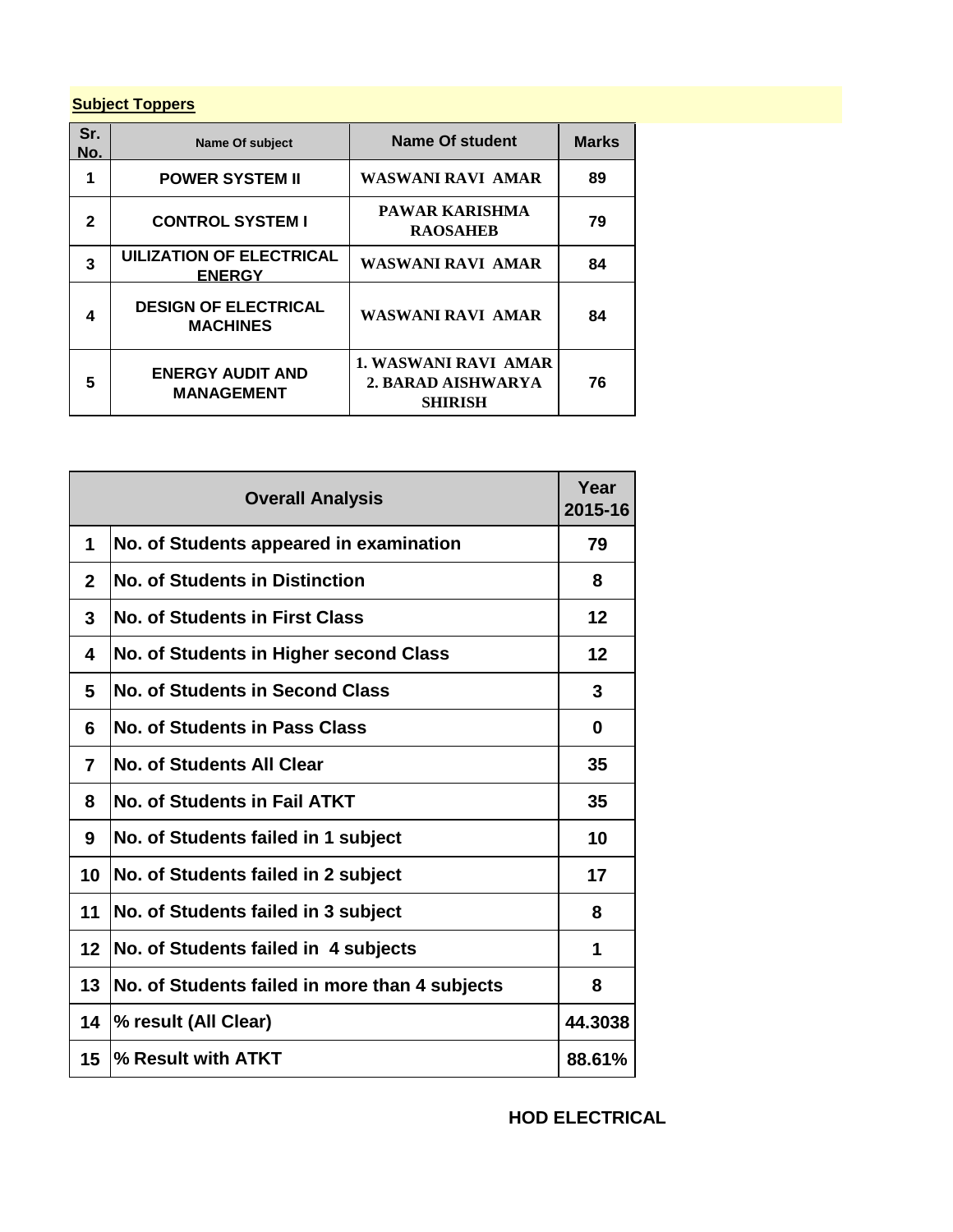

**Sandip Foundation's SANDIP INSTITUTE OF ENGINEERING AND MANAGEMENT, NASHIK**

**Department of Electrical Engineering**

**Result Analysis** 

| Academic Year: - 2015-16 | $Class: -TE$ | Semester: - II | Div :- B        |  |
|--------------------------|--------------|----------------|-----------------|--|
|                          |              |                | Date-27/06/2016 |  |

|              | <b>Subject wise Result Analysis</b>                      |                                        |                                            |          |                        |  |
|--------------|----------------------------------------------------------|----------------------------------------|--------------------------------------------|----------|------------------------|--|
| Sr.<br>No.   | <b>Name of Subject</b>                                   | <b>No. Students</b><br><b>Appeared</b> | No. of<br><b>Students</b><br><b>Passed</b> | % Result | Name of Staff          |  |
|              | <b>POWER SYSTEM II</b>                                   | 76                                     | 54                                         | 71.05%   | <b>Prof S.U.Shinde</b> |  |
| $\mathbf{2}$ | <b>CONTROL SYSTEM I</b>                                  | 75                                     | 53                                         | 70.67%   | Prof.S.Vinchurkar      |  |
| 3            | <b>UILIZATION OF</b><br><b>ELECTRICAL ENERGY</b>         | 76                                     | 74                                         | 97.37%   | Prof.R.V.Patel         |  |
| 4            | <b>DESIGN OF</b><br><b>ELECTRICAL</b><br><b>MACHINES</b> | 74                                     | 56                                         | 75.68%   | <b>Prof D.P.Kadam</b>  |  |
| 5            | <b>ENERGY AUDIT AND</b><br><b>MANAGEMENT</b>             | 77                                     | 77                                         | 100.00%  | Prof. V. S. Patil      |  |

## **First Five Toppers**

| Ran<br>k | <b>Name of Student</b>                    | <b>Grand Total</b> | <b>Percentage</b> |
|----------|-------------------------------------------|--------------------|-------------------|
| 1        | <b>AHER TRUPTI DILIP</b>                  | 1052               | 70.13%            |
| 2        | <b>BACHAV PRIYANKA</b><br><b>PUNDALIK</b> | 1034               | 68.93%            |
| 3        | <b>RASAL AAKASH</b><br><b>ARVIND</b>      | 1010               | 67.33%            |
| 4        | <b>THENGE SWARUPA</b><br><b>SAMBHAJI</b>  | 1003               | 66.87%            |
| 5        | <b>ZETE RUSHIKESH</b><br><b>SAHERRAO</b>  | 992                | 66.13%            |